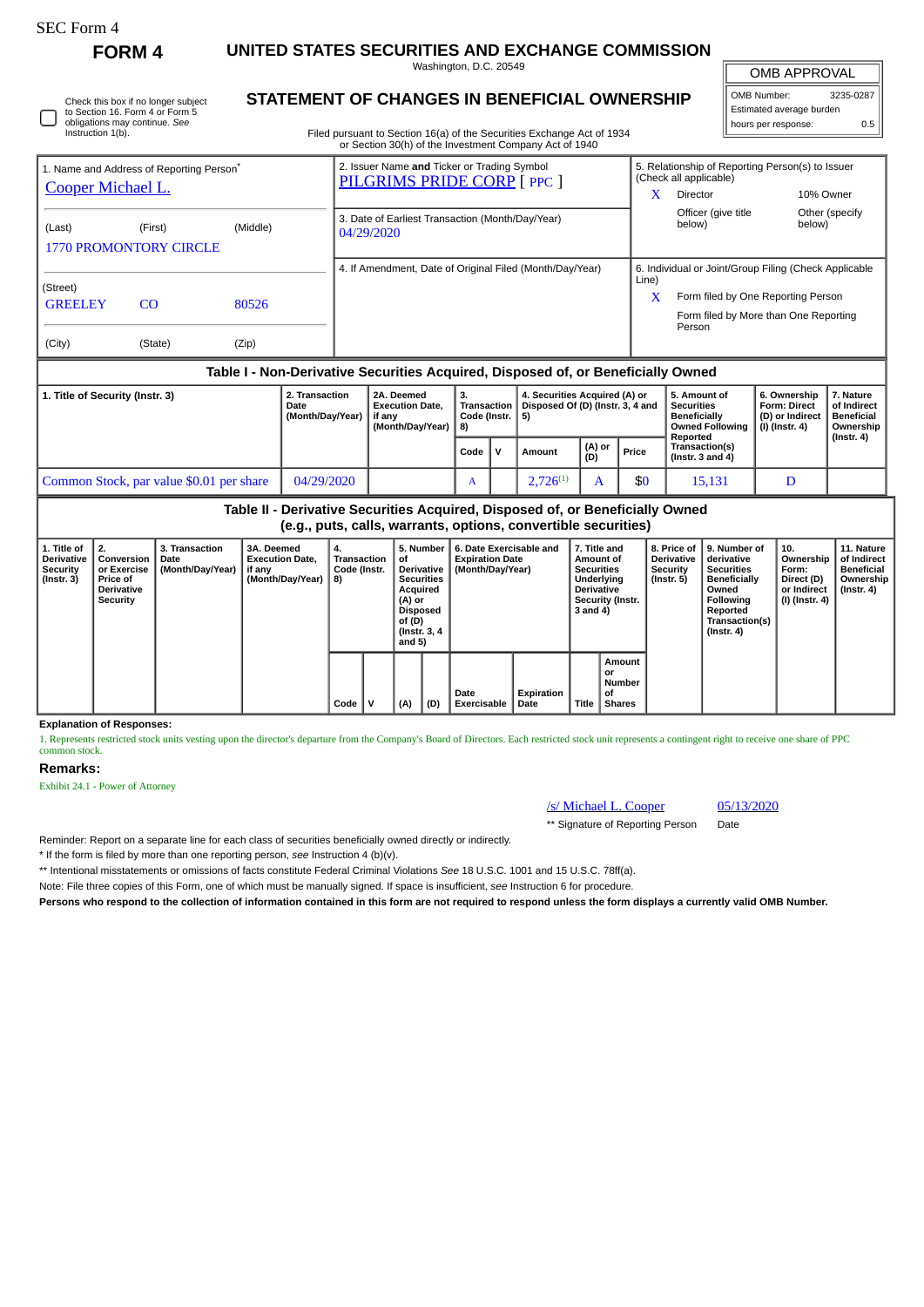## **POWER OF ATTORNEY**

KNOW ALL MEN BY THESE PRESENTS, that the undersigned, Michael L. Cooper, does hereby constitute and appoint Kimberly M. Pryor as the undersigned's true and lawful attorneys-in-fact to, as applicable:

- (1) execute for and on behalf of the undersigned, in the undersigned's capacity as an officer, director and/or ten-percent owner of Pilgrim's Pride Corporation (the "Company"), and submit to the U.S. Securities and Exchange Commission ("SEC") a Form ID, including amendments thereto, and any other documents necessary or appropriate to obtain codes and passwords enabling the undersigned to make electronic filings with the SEC of reports required by Section 16(a) of the Securities Exchange Act of 1934 (the "Exchange Act") and the rules thereunder and any amendments to the foregoing;
- (2) execute for and on behalf of the undersigned, in the undersigned's capacity as an officer, director and/or ten-percent owner of the Company, Forms 3, 4 and 5 in accordance with Section 16(a) of the Exchange Act and the rules thereunder and any amendments to the foregoing;
- (3) do and perform any and all acts for and on behalf of the undersigned which may be necessary or desirable to complete and execute any such Forms 3, 4 or 5, complete and execute any amendment or amendments thereto, and file such form with the SEC and any stock exchange or similar authority; and
- (4) take any other action of any type whatsoever in connection with the foregoing which, in the opinion of such attorney-in-fact, may be of benefit to, in the best interest of, or legally required by, the undersigned, it being understood that the documents executed by such attorney-in-fact on behalf of the undersigned pursuant to this Power of Attorney shall be in such form and shall contain such terms and conditions as such attorney-in-fact may approve to such attorney-in-fact's discretion.

The undersigned hereby grants to each such attorney-in-fact full power and authority to do and perform any and every act and thing whatsoever requisite, necessary, or proper to be done in the exercise of any of the rights and powers herein granted, as fully to all intents and purposes as the undersigned might or could do if personally present, with full power of substitution or revocation, hereby ratifying and confirming all that such attorney-in-fact, or such attorney-in-fact's substitute or substitutes, shall lawfully do or cause to be done by virtue of this Power of Attorney and the rights and powers herein granted. The undersigned acknowledges that the foregoing attorneys-in-fact, in serving in such capacity at the request of the undersigned, are not assuming, nor is the Company assuming, any of the undersigned's responsibilities to comply with Section 16 of the Exchange Act.

This Power of Attorney shall remain in full force and effect until the undersigned is no longer required to file Forms 3, 4 and 5, as applicable, with respect to the undersigned's holdings of and transactions in securities issued by the Company, unless earlier revoked by the undersigned in a signed writing delivered to the foregoing attorneys-in-fact.

IN WITNESS WHEREOF, the undersigned has caused this Power of Attorney to be executed as of the  $13<sup>th</sup>$  day of May, 2020.